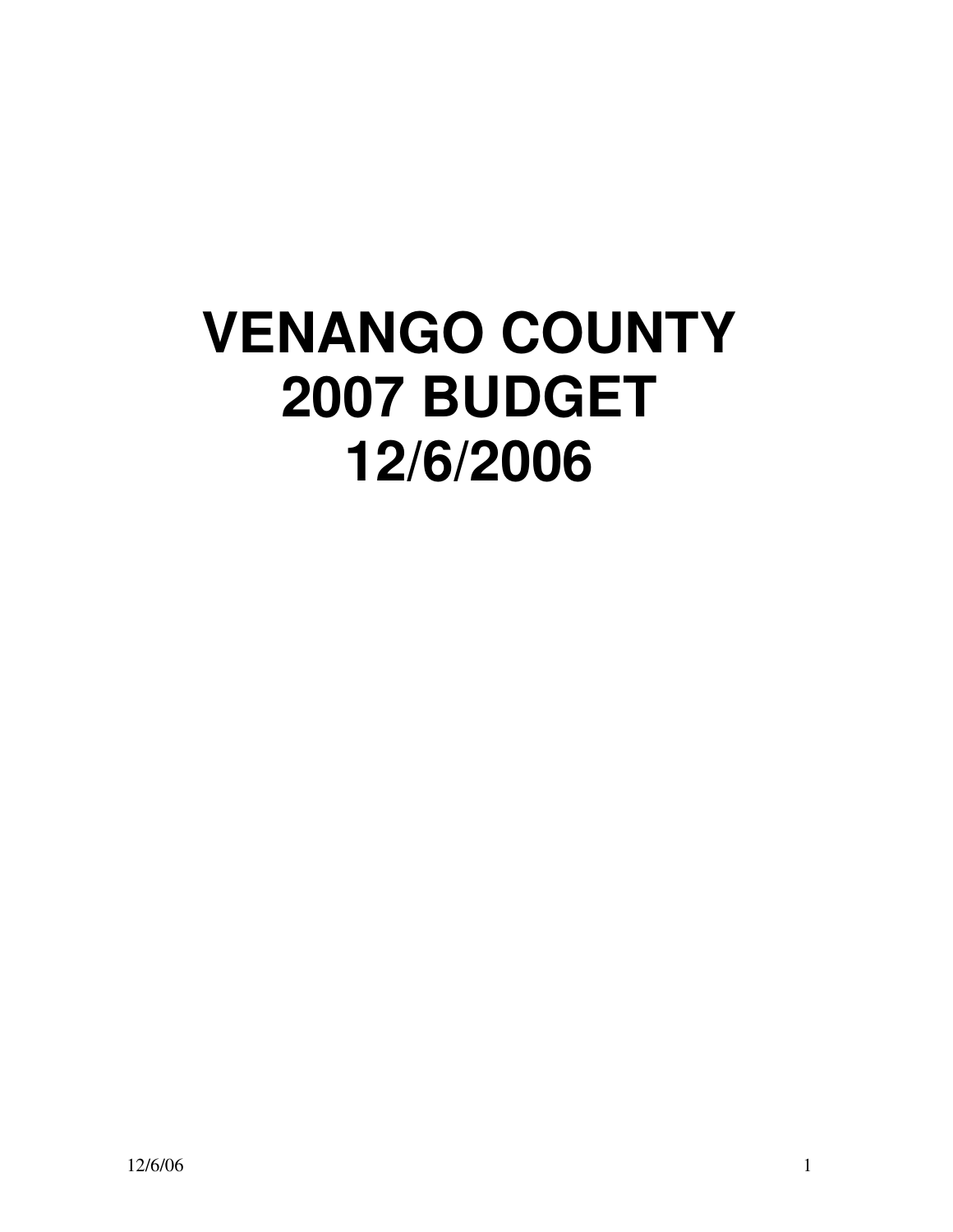# **2007 PRELIMINARY BUDGET PRESENTATION DECEMBER 6, 2006**

# **TABLE OF CONTENTS**

| <b>BUDGET NARRATIVE - ALL FUNDS</b>              | 3               |
|--------------------------------------------------|-----------------|
| <b>BUDGET NARRATIVE - GENERAL FUND REVENUE</b>   | 5               |
| <b>BUDGET NARRATIVE - GENERAL FUND EXPENSES</b>  | 10              |
| <b>BUDGET NARRATIVE - OPERATING RESERVE FUND</b> | 12 <sup>2</sup> |
| <b>BUDGET NARRATIVE - HUMAN SERVICES FUND</b>    | 12 <sup>2</sup> |
| <b>BUDGET NARRATIVE - SPECIAL REVENUE FUND</b>   | 13              |
| <b>BUDGET NARRATIVE - CAPITAL FUND</b>           | 13              |
| <b>BUDGET NARRATIVE - DEBT SERVICE FUNDS</b>     | 14              |
| <b>BUDGET NARRATIVE - FIDUCIARY FUNDS</b>        | 14              |
|                                                  |                 |
| 2007 BUDGET - ALL FUNDS (TOTAL REVENUE/EXPENSE)  | 16              |
| 2007 GENERAL FUND BUDGET BY CHARACTER CODE       | 17              |
| 2007 GENERAL FUND BUDGET BY FUNCTION             | 18              |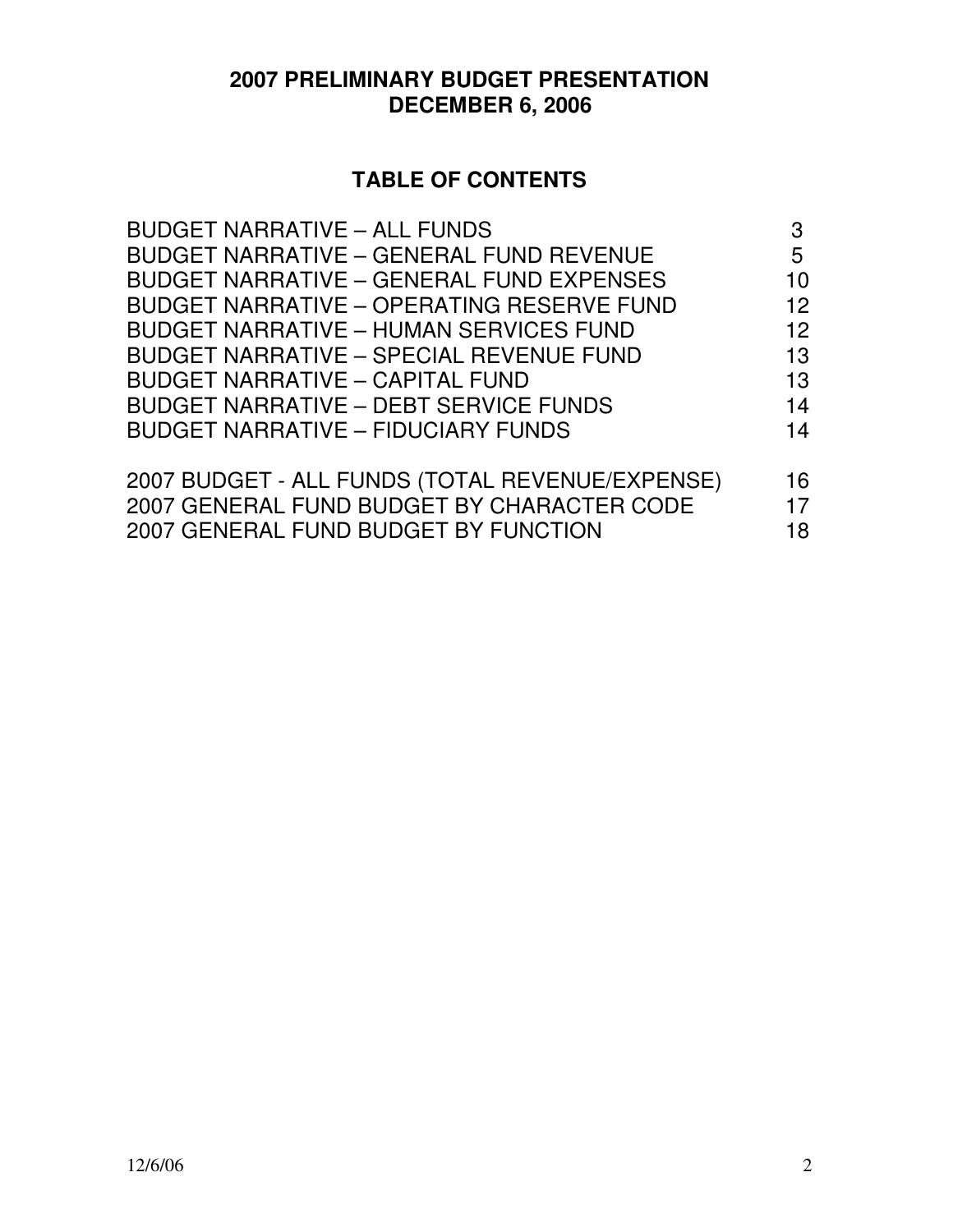# **2007 VENANGO COUNTY BUDGET NARRATIVE**

The Venango County budget consists of approximately 60 funds which roll up in the following categories:

- General Fund: to include County General Fund operations, Human Services Fund and Operating Reserve Fund.
- Special Revenue Funds: to include major funds such as Liquid Fuels, Airport Special Funds, 911 Special Funds and CDBG Funds.
- Capital Reserve Fund: consists only of the Capital Reserve Fund, designated for capital use only.
- Debt Fund: to include the Debt Funds from where all County Debt is recorded and paid.
- Fiduciary Funds: to include major funds such as: Early Head Start, Domestic Relations IV-D Fund, Capital Transit Fund and Rural Operating Assistance Fund.

Total revenue for all funds is projected to be \$47,372,621 in 2007 which represents an increase of approximately 3.1% over the current 2006 \$45,925,036 revenue budget. The County General Fund revenue budget, excluding Human Services, is projected at \$16,530,584 or an estimated 35% of the entire revenue budget.

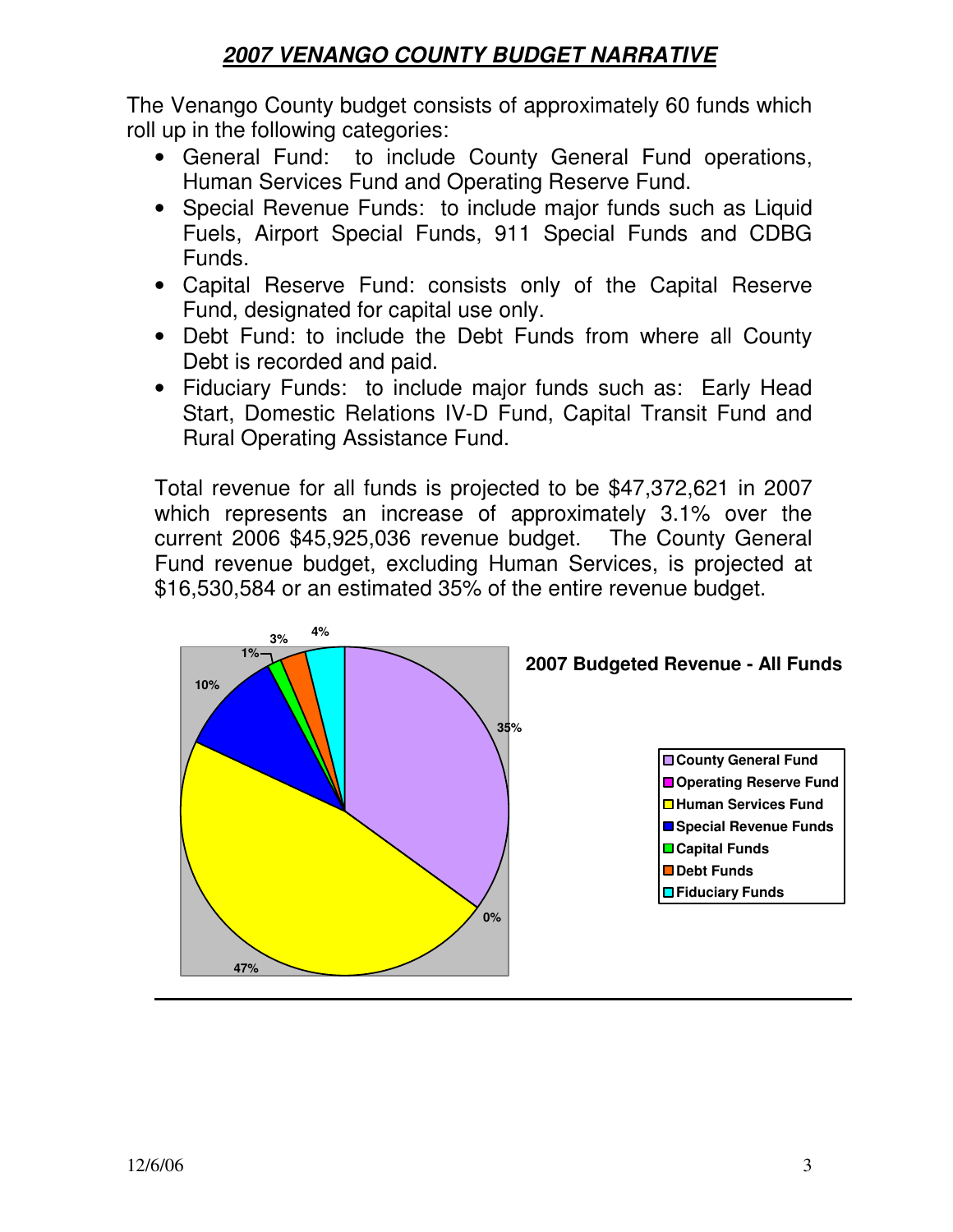Total expenses for all Venango funds are projected to be \$50,876,091 in 2007 which represents an increase of 3.3% over the 2006 \$49,184,167 expense budget. The County General Fund expense budget, excluding Human Services, is projected at \$16,530,584 or an estimated 32% of the entire budget.



Although the largest portion of the County's overall budget is the Human Services Fund, this review will place emphasis on the General Fund, non Human Services portion of the budget. This is where all expenses are reported which are funded utilizing the county assessed millage thus funded by county taxpayer dollars.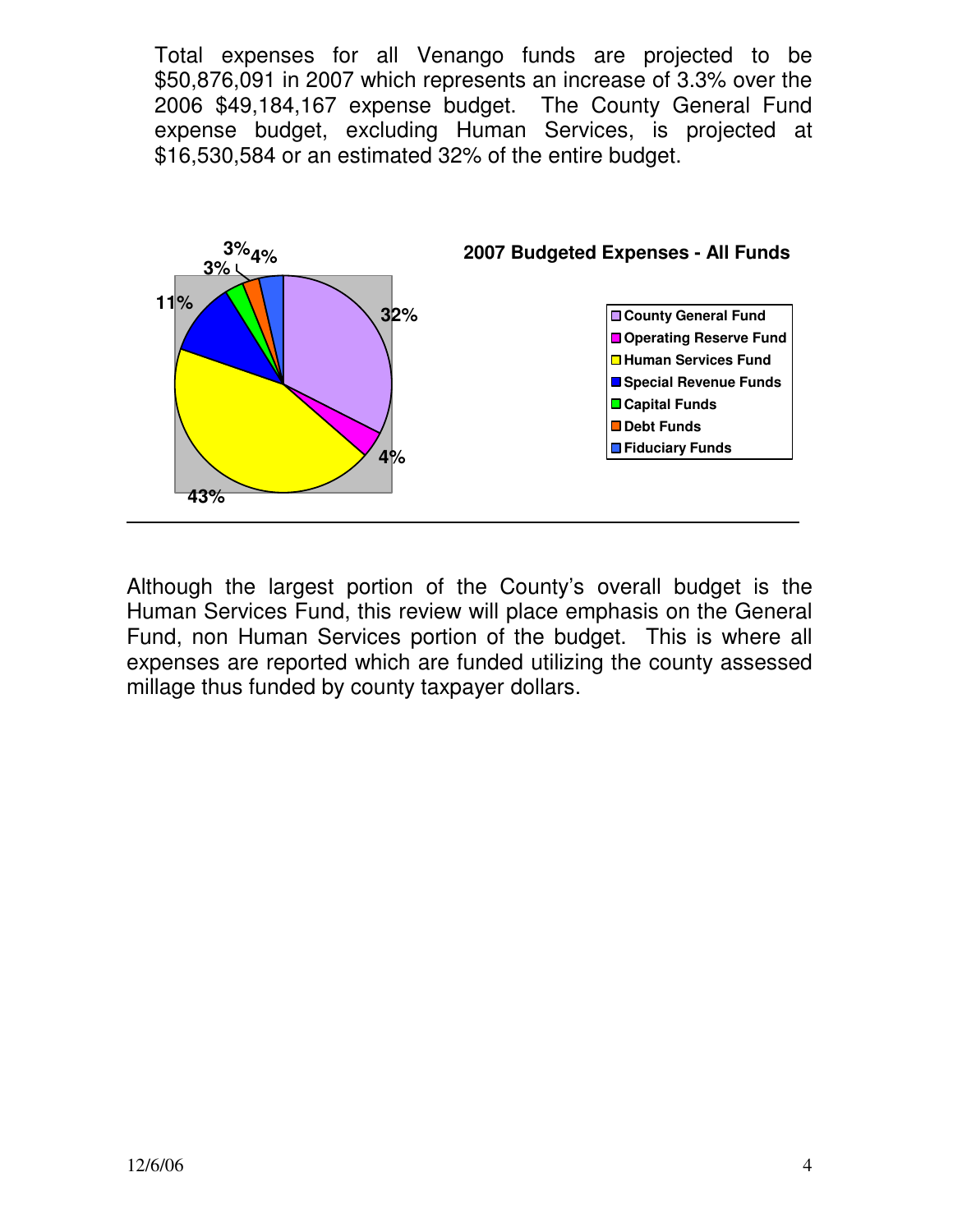#### **Revenue Analysis:**



#### **Taxes**

Taxes are the total amount to be raised by property and per capita taxes for the support of County operations. The County is permitted to levy taxes up to 25 mills on the assessed value of real estate for general purposes and without limitation as to debt service.

Venango performed a county-wide cyclical update of the 2000 reassessment during 2004, the results of which were effective for tax year 2005. The 2007 budget estimates that the assessed value of 37,709 taxable parcels is \$1.904 billion (an estimated .001% increase in the tax base) which will result in gross billings of approximately \$10.3 million. The County also offers a homestead exemption of \$10,000 for all who apply and qualify. There are 14,854 who qualify for this exemption which is budgeted to cost the County approximately \$826,000. The County's historical non delinquent collection rate on billed taxes continues to be approximately 90%.

The total millage rate for 2007 has been budgeted to remain at 5.565. It will be used entirely for general fund purposes. The County does not officially designate millage for capital reserve or debt service purposes. The millage rate has been allocated to each general fund functional group. The general fund departments break into functional groups as follows:

- **General Government**: Commissioner's, Fiscal, Tax Claim Bureau, MIS, Assessment, Maintenance & Custodial, Garage, Public Defender, Human Resources, Voter Registration, Tax Collectors, Treasurer, Auditors and Planning.
- **Judicial**: Courts, Domestic Relations, Law Library, District Justices, Jury Commissioners, Register & Recorder, Coroner, District Attorney, Prothonotary and Sheriff.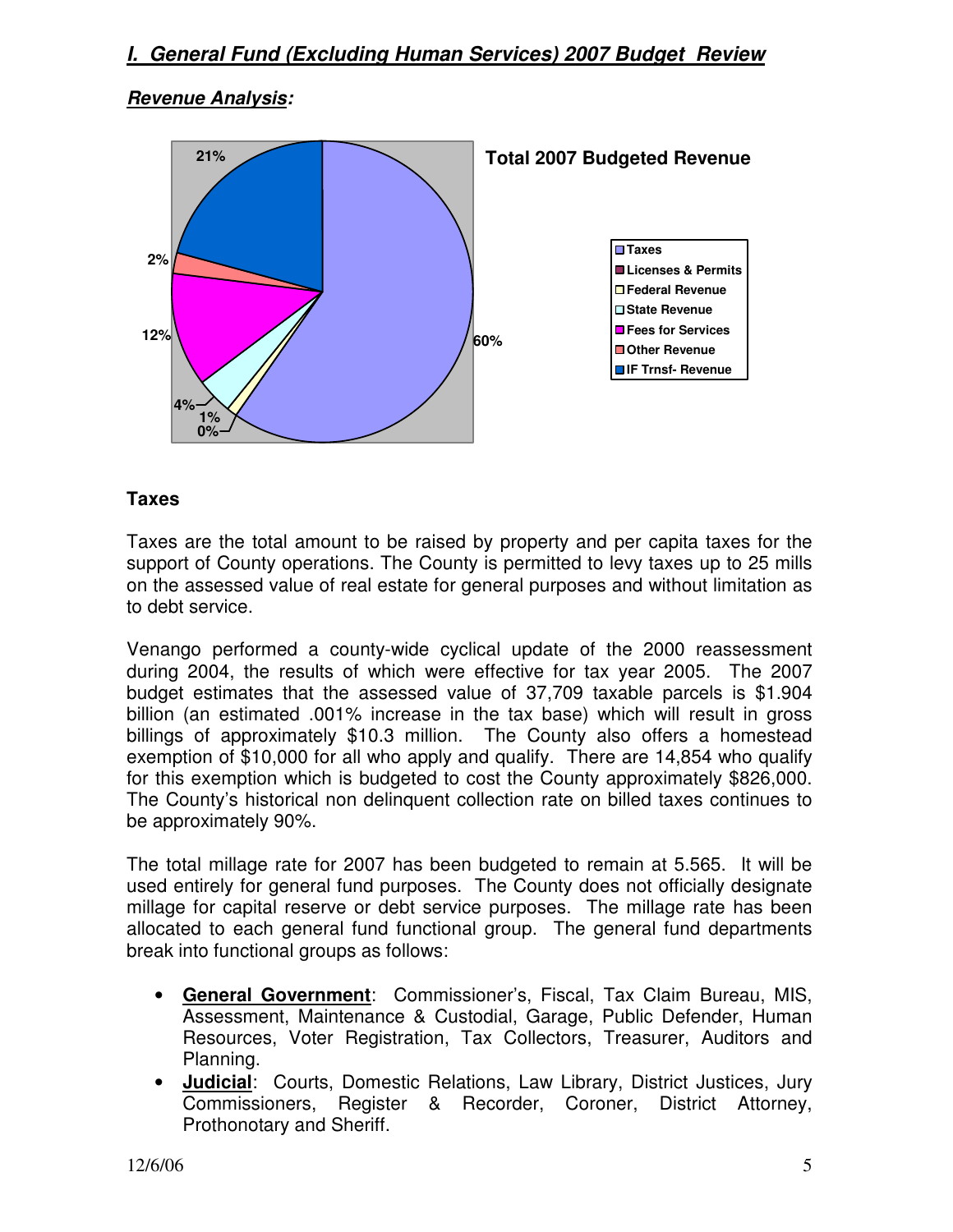- **Public Safety**: Prison, Court Supervision Services, Juvenile Court Supervision Services, EMA and 911.
- **Public Works**: Airport.
- **Human Services**: Veterans, Area on Aging, Children & Youth Services, Mental Health/Mental Retardation, Office of Economic Opportunity, Transportation and Weatherization.
- **Conservation & Development**: Community Development.
- **Other**: Property Insurances
- **Debt:** Debt Service.

The total millage of 5.565 is allocated as follows:

|                           | 2006  | 2007  |
|---------------------------|-------|-------|
| <b>GENERAL GOVERNMENT</b> | 1.058 | 0.921 |
| <b>JUDICIAL</b>           | 0.887 | 0.942 |
| <b>PUBLIC SAFETY</b>      | 1.786 | 1.935 |
| <b>PUBLIC WORKS</b>       | 0.107 | 0.106 |
| <b>HUMAN SERVICES</b>     | 0.649 | 0.618 |
| <b>CONSERVATION</b>       | 0.354 | 0.333 |
| <b>OTHER</b>              | 0.272 | 0.308 |
| <b>DEBT</b>               | 0.452 | 0.403 |

In 2007, the median value of a parcel in Venango County is estimated at \$50,515; therefore, the County's annual real estate taxes for an average home amounts to approximately \$281.

The 2007 General Fund budget for taxes of \$9,855,800 represents an increase of approximately \$127,995 (1.3%) over the 2006 \$9,727,805 budget. The primary reason for the increase is an increase in delinquent collections through the Tax Claim Bureau which also assesses both penalty and interest. Please note that the growth in the tax base was mitigated in 2006 by the loss of market value for forestry enrolled in the clean and green program. Growth was counteracted by the loss of approximately \$10,000,000 in assessed valuation or approximately \$50,000 in tax revenue. Approximately 60% of the general fund budget is funded through tax revenue.

### **Licenses & Permits**

The 2007 General Fund budget for licenses and permits of \$31,650 represents a slight decrease over the 2006 \$32,645 budget. The primary reason for the decrease is due to a decline in fees generated in the Treasurer's office through the sale of licenses and permits.

#### **Federal Revenue**

The County receives revenue from the federal government in the form of specific purpose grants. These monies are designated as federal and tracked via the C.F.D.A. number to ensure the monies are used for the purposes that are allowable under the grant.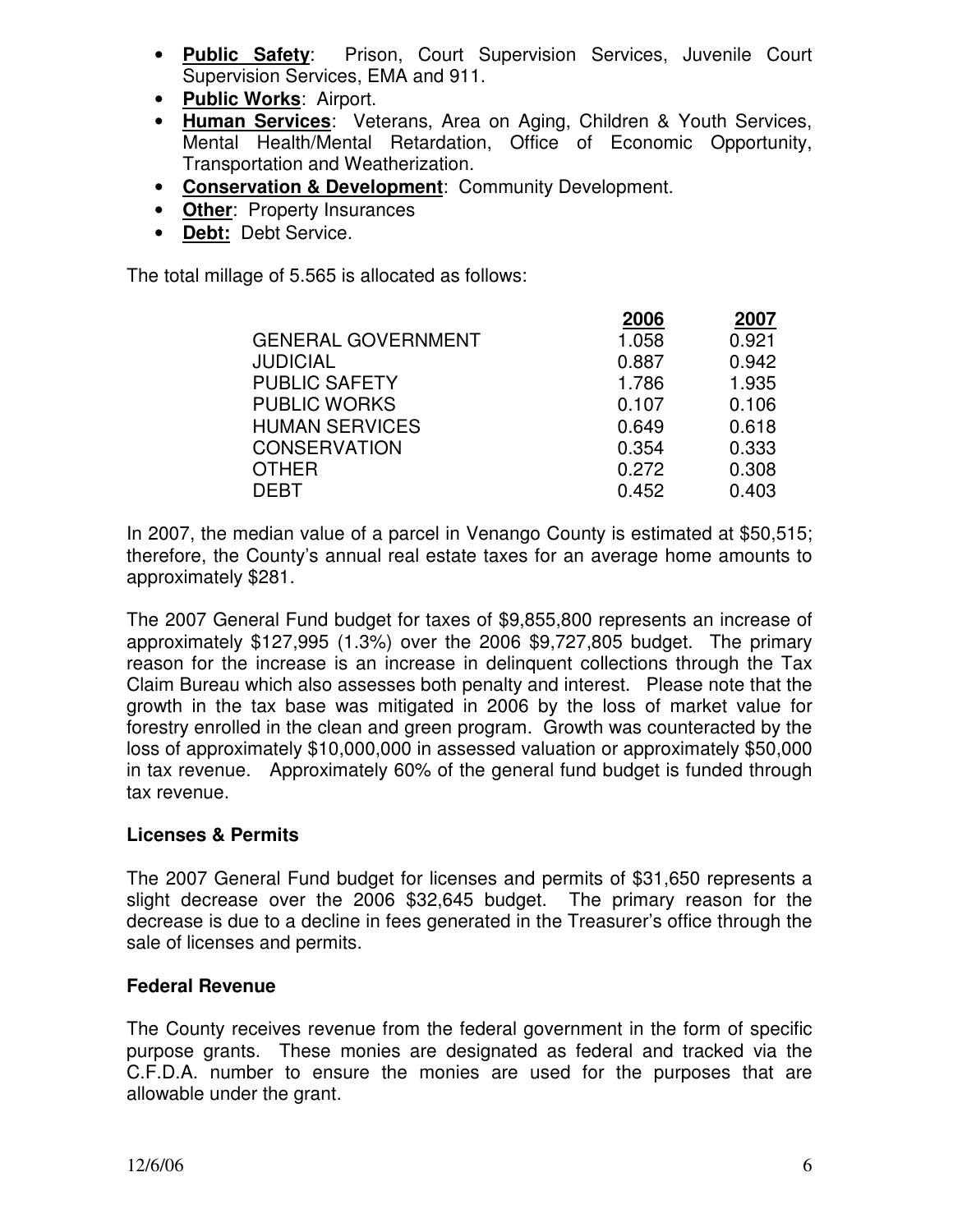The 2007 General Fund budget for Federal Revenue of \$147,794 represents a decrease of approximately \$155,346 (51.2%) over the 2006 \$303,140 budget. The primary reason for the decrease is related to reduction in Federal IV-E funding in Juvenile Court Supervision Services.

#### **State Revenue**

State revenue represents the funds the County receives from the Commonwealth of Pennsylvania and these funds are designated for a specific purpose. These funds are tracked using a project number and the grant number when applicable. State Operating Grant revenues are completely different from Federal Operating Grants.

The 2007 General Fund budget for state revenue of \$641,357 represents a decrease of approximately \$395,159 (38.1%) over the 2006 \$1,036,516 budget. The primary reason for the decrease is due to the completion of the new voting equipment project which was funded in 2006.

Also included in State revenue are state entitlements which are funds provided by the Commonwealth of Pennsylvania to the County for the State's portion of specific expenses. The primary entitlement the County receives is the reimbursement of Judges' expenses. The State remits \$70,000 to the County every year for each of the County Judges. As the County has two Judges, \$140,000 is received annually.

#### **Fees for Services – General Government**

These are monies received by the County for a variety of services. They include specific charges assessed members of the public for services rendered. One example of Fees for Services is the monies received by the Recorder's Office for recording a deed.

The 2007 General Fund budget for Fees for Services of \$2,059,881 represents an increase of approximately \$111,939 (5.7%) over the 2006 budget of \$1,947,942. The primary reason for the increase is due to:

- increased projections for Tax Claim Bureau revenues of \$50,000;
- increased projections for Magisterial District Justice revenues of \$15,000
- increased projections for the Airport for screening security revenue of \$27,000;
- increased projections of Prothonotary revenue of \$20,000;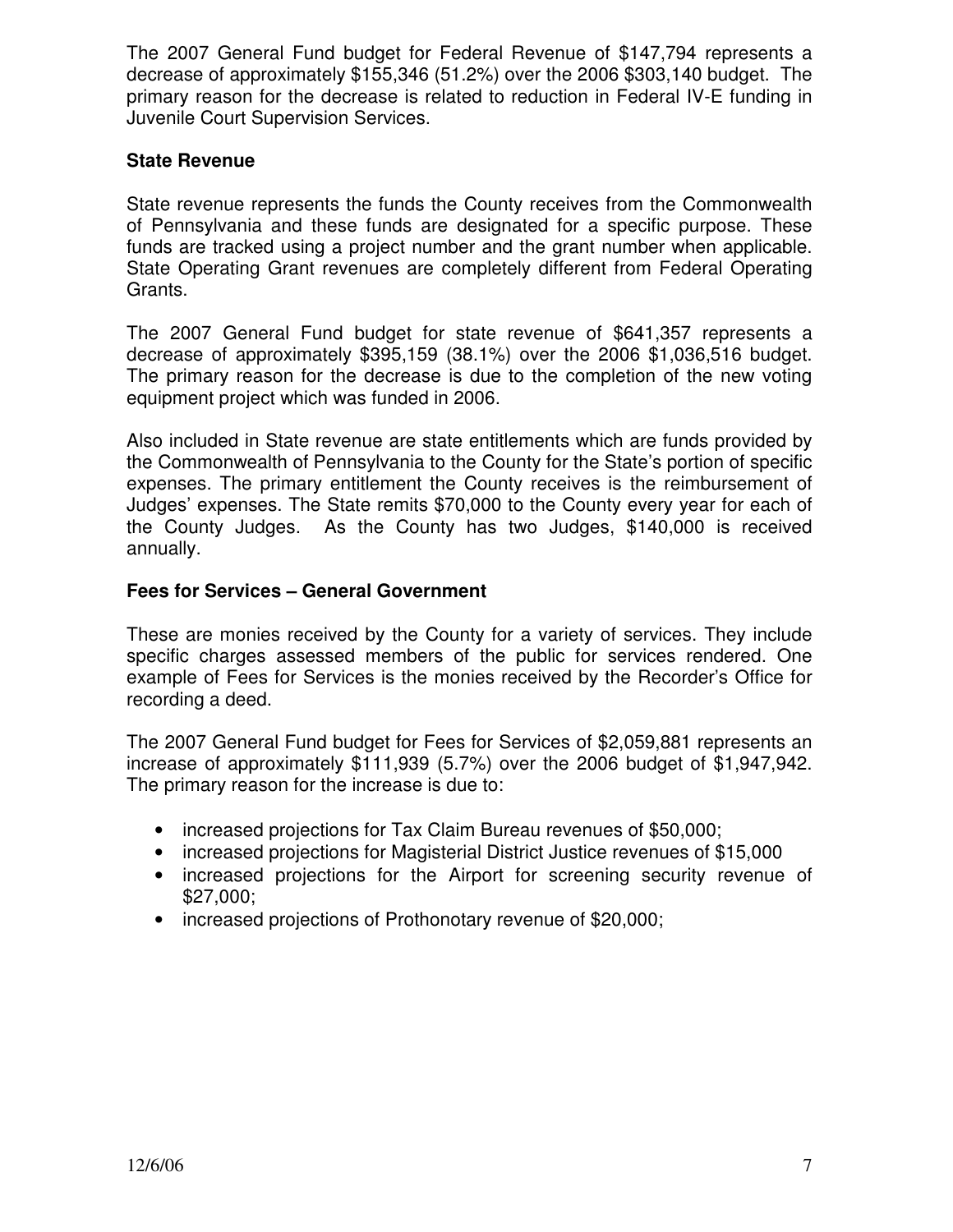#### **Other Revenue**

These are various sources of revenue received by the County. Included in this grouping is revenue generated from the sale of county assets and monies generated by the rental of County property leased to outside entities. It also includes the revenue generated from the investment of cash. The 2007 General Fund budget for Other Revenue of \$356,091 represents an increase of approximately 17.3% over the 2006 budget of \$303,620.

#### **Inter Fund Transfers – Revenue**

These are various monies received in the General Fund from other County funds. One example is the Domestic Relations and Human Services Indirect Cost Reimbursement. This is an amount allotted each year to repay a portion of administrative costs absorbed by the general fund which include but are not limited to Finance, Management Information Systems, Human Resources, Maintenance and Custodial.

The 2007 General Fund budget for Inter Fund Transfers – Revenue of \$3,438,012 represents an increase of approximately \$850000 (32.9%) over the 2006 budget of \$2,586,024. The primary reason for the increase is due to:

- total transfers from the Operating Reserve Fund of \$1,915,934 represent an approximate increase of \$742,000;
- total transfers from the Capital Reserve Fund of \$558,045 represent an increase of \$68,000;
- total transfers from Domestic Relations IV-D of \$476,463 represent an increase of \$39,000; and

In 2007 the total amount to be transferred from the Operating Reserve Fund is projected to be \$1,915,934. Of this \$1,915,934 total, \$250,000 is being allocated for the second trial related to the Shauna Howe case and \$240,000 is being allocated to the Oil Region Alliance for economic development projects. This leaves a balance of approximately \$1,425,935 which is needed in order to balance the 2007 General Fund budget.

In 2007 the total amount to be transferred from the Capital Reserve Fund is projected to be \$558,045. The transfer from the Capital Reserve Fund, which will have a balance of \$1.6 million after funding 2006 projects, is needed in order to provide funding for the 2007 General Fund capital expenses.

The transfer in from the Series 2002 Debt Service Fund in the amount of approximately \$43,500 was to pay for capital projects at the jail. This is the debt series which originally funded the jail building.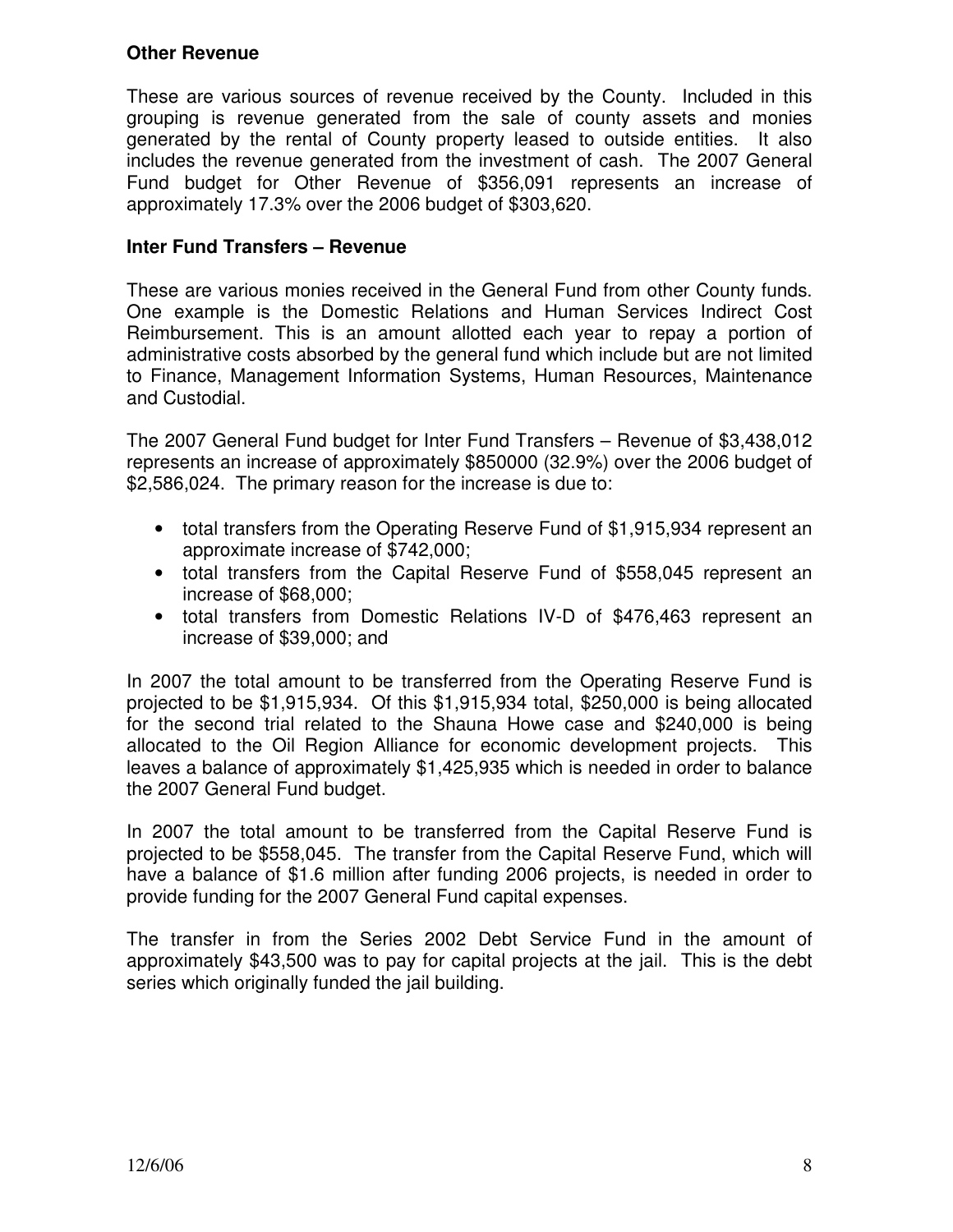

#### **Salaries**

These are monies spent on the payroll of County General Fund elected officials and employees. This excludes any salaries paid for Human Services or 911 employees. The 2007 General Fund budget for Salaries of \$5,934,252 represents an increase of approximately \$536,000 (9.9%) over the 2006 budget of \$5,398,363. The primary reasons for the increase are due to projected raises for County employees of approximately 3.5% and elected officials of 3%. In addition, increases to the complement for the Assessment Office and the adjustments done to the exempt pay scale in order to adequately compensate and recruit qualified individuals for employment with the County of Venango account for the remainder of the increase.

### **Benefits**

These are monies spent on FICA and insurance costs for County General Fund elected officials and employees. The 2007 General Fund budget for benefits of \$2,224,220 represents an increase of approximately \$378,000 (20.5%) over the 2006 budget of \$1,846,136. The primary reasons for this increase are:

- Insurance costs of \$1,447,327 represent an increase of \$284,000 (24.4%);
- FICA costs of \$453,974 represent an increase of \$48,000 (10.0%);
- Workers Compensation premiums of \$292,919 represent an increase of \$53,000 (22.0%); and

Below is a chart which breaks out the 2007 salary and benefit budget by administrative division.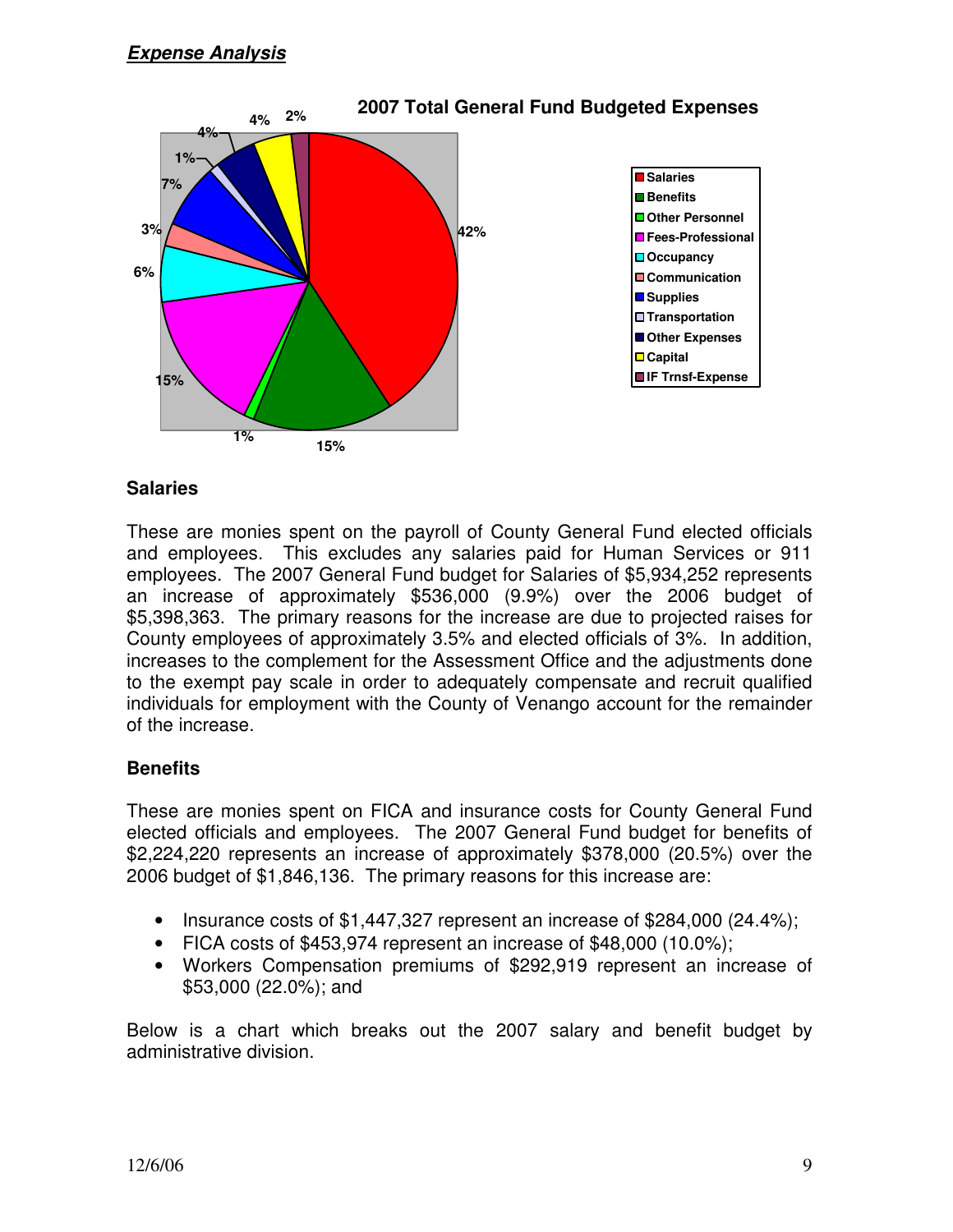#### **2007 Salary & Benefit Expense by Division**



#### **Other Personnel Costs**

These are monies primarily spent on training and workshops for County elected officials and employees. The 2007 General Fund budget for Other Personnel Costs of \$148,014 represents an increase of approximately \$16,000 (12.2%) over the 2006 budget of \$132,433. This increase reflects the training costs related to the Prison.

#### **Fees-Professional**

These are monies spent on professional fees contracted by the General Fund as well as money provided to other agencies to support their operating costs. The 2007 General Fund Budget for Fees-Professional of \$2,250,707 represents a decrease of approximately \$222,000 (9.0%) over the 2006 budget of \$2,445,689. This decrease is primarily due to the following variances:

- A decrease of \$279,000 for assessment related services;
- An increase of approximately \$100,000 for planning related projects;
- A decrease of \$8,000 for Fiscal costs related to GASB 34 compliance;
- An increase of \$50,000 for the space study to be conducted; and
- A decrease of \$70,000 for community development projects.

#### **Occupancy**

These are monies spent for all costs associated with building occupancy to include utilities, insurance, rental of space, ground/building maintenance and repairs. The 2007 General Fund Budget for Occupancy of \$901,442 represents an increase of approximately \$87,000 (10.8%) over the 2006 \$813,811 budget. This increase is primarily due to the following:

- projected increases in insurance of \$23,000;
- projected increases in maintenance costs of \$20,000;
- projected increases in utility costs of \$15,000; and
- projected increases in custodial fees of \$35,000.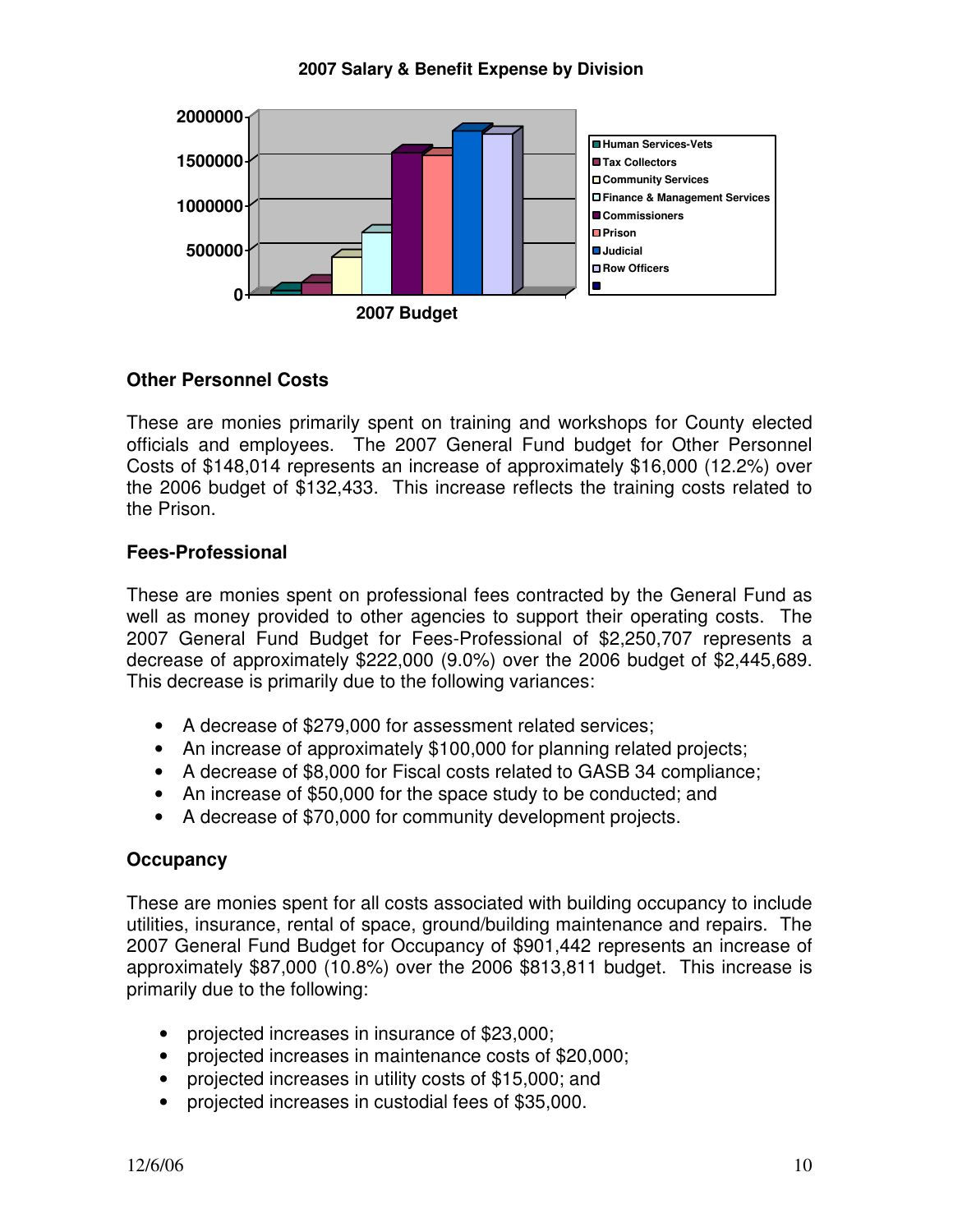#### **Communication**

These are monies spent for costs such as telephone, postage, internet, and advertising. The 2007 General Fund budget for Communication of \$380,094 represents an increase of approximately \$22,164 (6.2%) over the 2006 \$357,929 budget. This increase is representative of the Courts in 2007 due to the requirements for postage and internet.

#### **Supplies**

These are monies spent for supplies required for all county departments to operate. The 2007 General Fund budget for Supplies of \$1,013,670 represents an increase of approximately \$43,000 (4.5%) over the 2006 \$970,475 budget. This increase is primarily due to the maintenance agreement which the County will sustain related to the Assessment Office.

#### **Transportation**

These are monies spent for travel costs to include vehicle leases, repair, insurance and supplies. The 2007 General Fund budget for Transportation of \$153,104 represents an increase of approximately \$36,800 (40.6%) over the 2006 \$116,304 budget. This increase is primarily related to costs associated with the travel for the Assessment Office as well as the escalating car repair costs.

#### **Other Expenses**

These are monies spent on all other expenses to include books, memberships, subscriptions, insurance for public officials, other court related costs and contingencies. The 2007 General Fund budget for Other Expense of \$620,089 represents a slight decrease of approximately \$31,473 (4.8%) over the 2006 \$651,562 budget.

### **Capital**

These are monies spent on capital equipment and projects and with the exception of those being funded directly by grants or other funding avenues, all capital is funded directly from the capital reserve fund. The 2007 General Fund budget for Capital of \$605,615 represents a decrease of approximately \$434,000 (41.8%) over the 2006 \$1,039,790 budget. The primary reason for this decrease is due to a decrease of budgeted funds of \$490,000 for election equipment.

Of the \$605,615 total capital expenses, \$558,045 will be funded by the Capital Reserve Fund. The remaining expenses will be funded from other County Special Revenue Funds or state funding.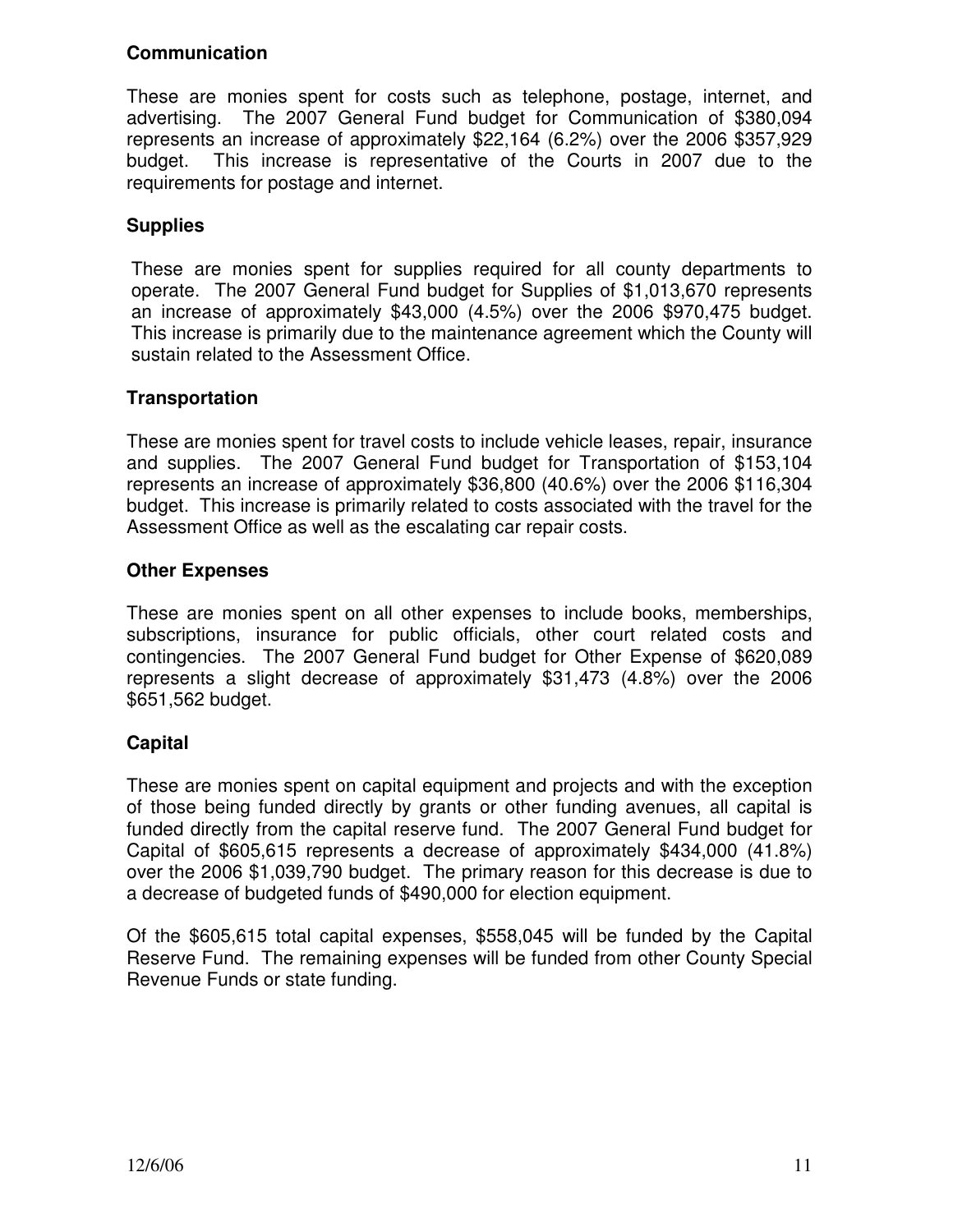#### **Inter Fund Transfers – Expenses**

These are various monies provided by the General Fund to other County funds. One example is County's responsibility to fund the 911 special revenue fund.

The 2007 General Fund budget for Inter Fund Transfers – Expense of \$2,299,378 represents an increase of approximately \$120,000 (5.5%) over the 2006 budget of \$2,178,700. The primary reasons for the increase are due to:

- In 2007, the General Fund anticipates a total of \$1,310,000 to be funded to Human Service Agencies. This is an increase of \$63,000 over the 2006 budget of \$1,247,000;
- In 2007, the General Fund anticipates a total of \$714,000 to be funded to the Debt Service Fund to cover required debt service payments on the Series 2002 bond refinancing. This is a decrease of \$1,000 over the 2006 budget of \$715,000; and
- In 2007, the General Fund anticipates a total of \$282,000 to be funded to the 911 Special Fund to cover costs associated with the operations of the 911 Center. This is an increase of \$70,000 over the 2006 budget of \$212,000.

## **II. Operating Reserve Fund**

The Operating Reserve Fund currently has a balance of approximately \$2.0 million. Approximately \$1.2 million was transferred as appropriated in the 2006 General Fund Budget. Any carryover in 2006 will be transferred to the Operating Reserve Fund.

The 2007 budget uses \$1,915,934 of the Operating Reserve Fund to balance the General Fund Budget. Of this \$1,425,934 is needed for general operations, \$250,000 was added for the additional trial now expected for the Howe case and \$240,000 is needed to fund economic development projects.

## **III. Human Services Funds**

All Human Services Funds actually operate on a fiscal year of July 1 through June 30. They are required to budget on a fiscal year basis; therefore, the County's calendar year budget for 2007 is expected to be their July 1, 2007 through June 30, 2008 budget. Since this fiscal budget has not yet been created, Human Services uses their 2006 calendar year budget as a basis for the 2007 calendar year budget. Once the 07-08 fiscal year budget is completed during 2007, budget amendments will be done to adjust the calendar year 2007 budget accordingly. This is the reason that there is no projected budget change from 2006 to 2007. The following chart trends the expenses per Human Services Fund which shows the greatest growth in CYS and Mental Retardation.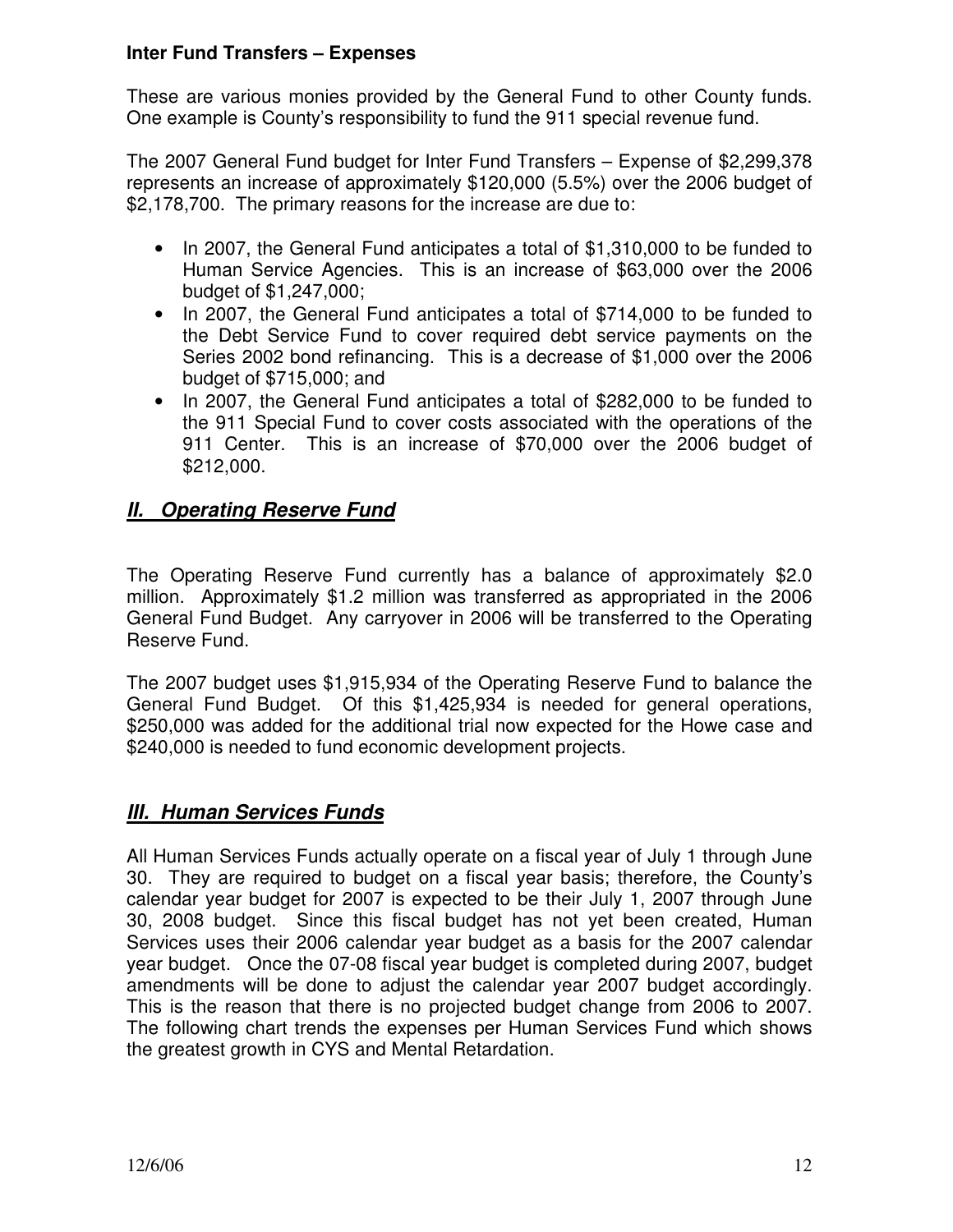#### **Human Services Expenses Trend**



#### **IV. Special Revenue Funds**

Special Revenue Funds are used to account for the proceeds of specific revenue sources that are legally restricted to expenditures for specified purposes.

The total 2007 budgeted revenues total \$4,862,445 which is an increase of \$856,245 (18.0%) over the 2006 \$4,006,200 budget.

The total 2007 Budgeted expenses total \$5,578,491 which is an increase of \$443,023 (8.0%) over the 2006 \$5,135,468 budget.

The following pie chart details the breakdown of the Special Revenue Funds expenses:



### **2007 Special Revenue Expense Budgets**

### **V. Capital Reserve**

Capital Reserve Funds are used to account for financial resources to be used for the acquisition or construction of major capital facilities or maintenance to existing facilities and equipment.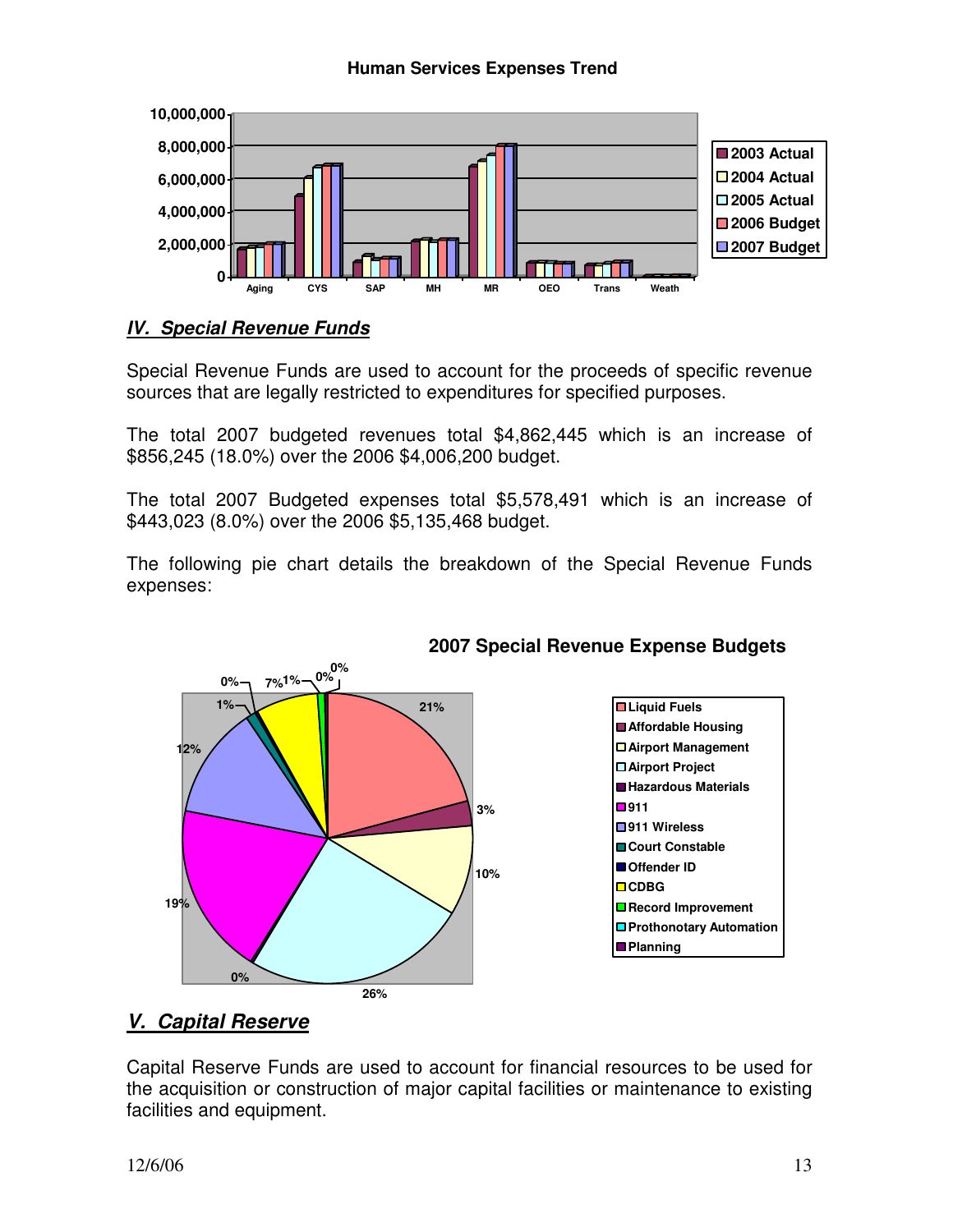The 2007 Capital Budget revenue of \$580,000 is a slight decrease over the 2006 budget of \$595,000. This number represents the payments received on the lease purchase arrangement of Venango Manor and interest earnings.

The 2007 Capital Budget expense of \$1,356,955 represents a slight decrease of 5.6% over the 2006 \$1,437,263 budget. The primary uses of this fund are:

- \$250,000 funding for the 911 Special Fund Capital;
- \$558,045 funding for General Fund Capital to include items such as vehicles, telephone system, internal and external Courthouse renovations, and Prison updates;
- \$523,910 funding for debt service (manor) obligations.

The Capital fund is projected to have a cash balance of approximately \$1.5 million at the end of 2006 providing all of the budgeted capital money is exhausted. Using the budgeted capital fund net loss of approximately \$777,000, the capital fund is projected to have a cash balance of approximately \$700,000 at the end of 2007.

### **VI. Debt Service Fund**

Debt Service Funds are used to account for the accumulation of resources for, and the payment of, general long-term debt principal, interest, and related costs.

• The 2007 Debt Service Fund expense budget of \$1,283,590 is consistent with the 2006 \$1,283,473 budget. Included here is a transfer in the amount of \$43,570 for capital projects at the jail.

### **VII. Total Fiduciary Funds**

Fiduciary funds are monies which are used to account for assets held by the County in trustee capacity or as an agent for individuals, private organizations, other governments and/or funds.

The total 2007 budgeted revenues total \$1,812,613 which is an increase of \$51,400 (2.9%) over the 2006 \$1,761,213 budget.

The total 2007 budgeted expenses total \$1,864,578 which is an increase of \$35,035 (1.9%) over the 2006 \$1,829,543 budget primarily related to the increase in the Domestic Relations IV-D Fund expense which is the reimbursement to the general fund for office operating expenses.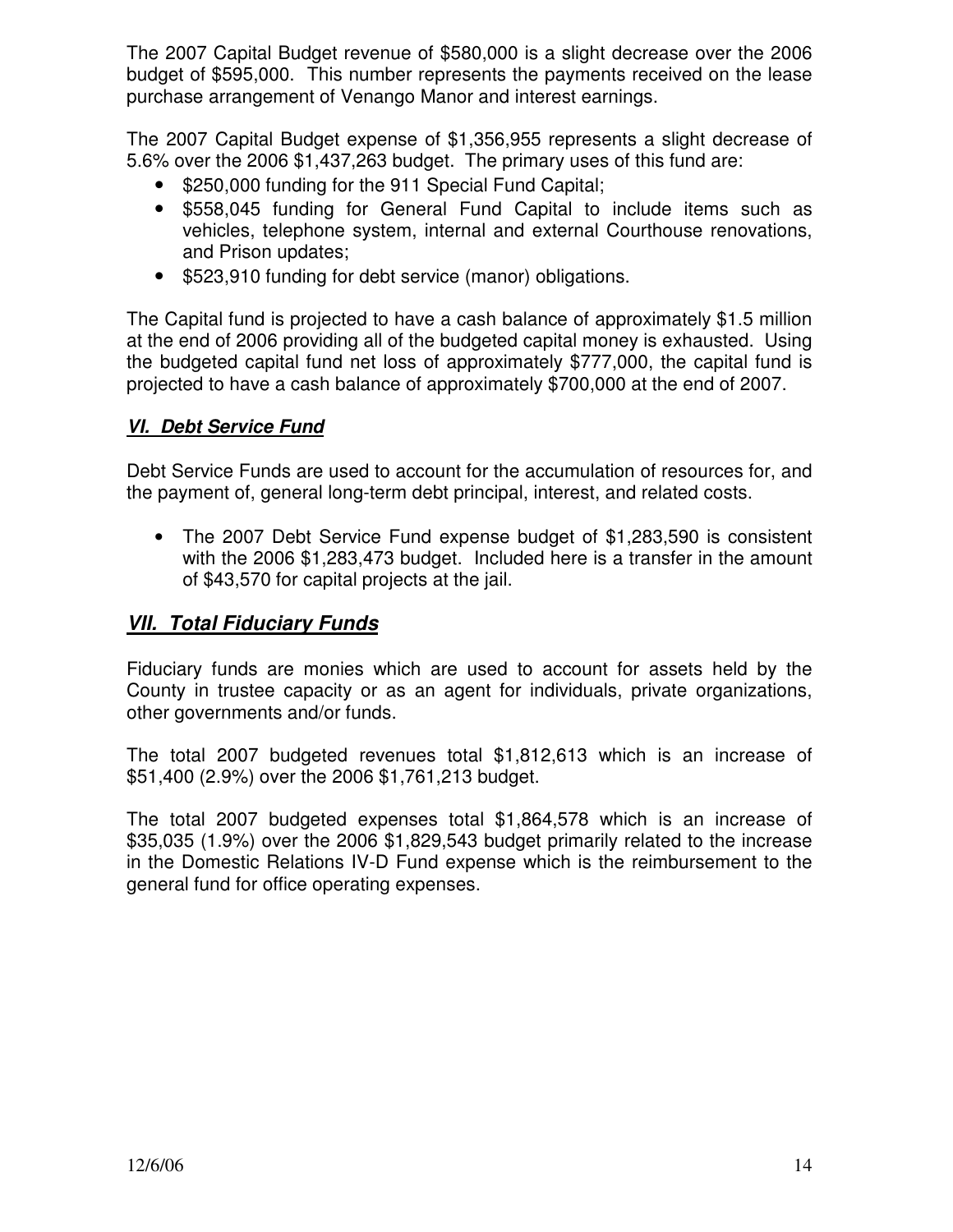

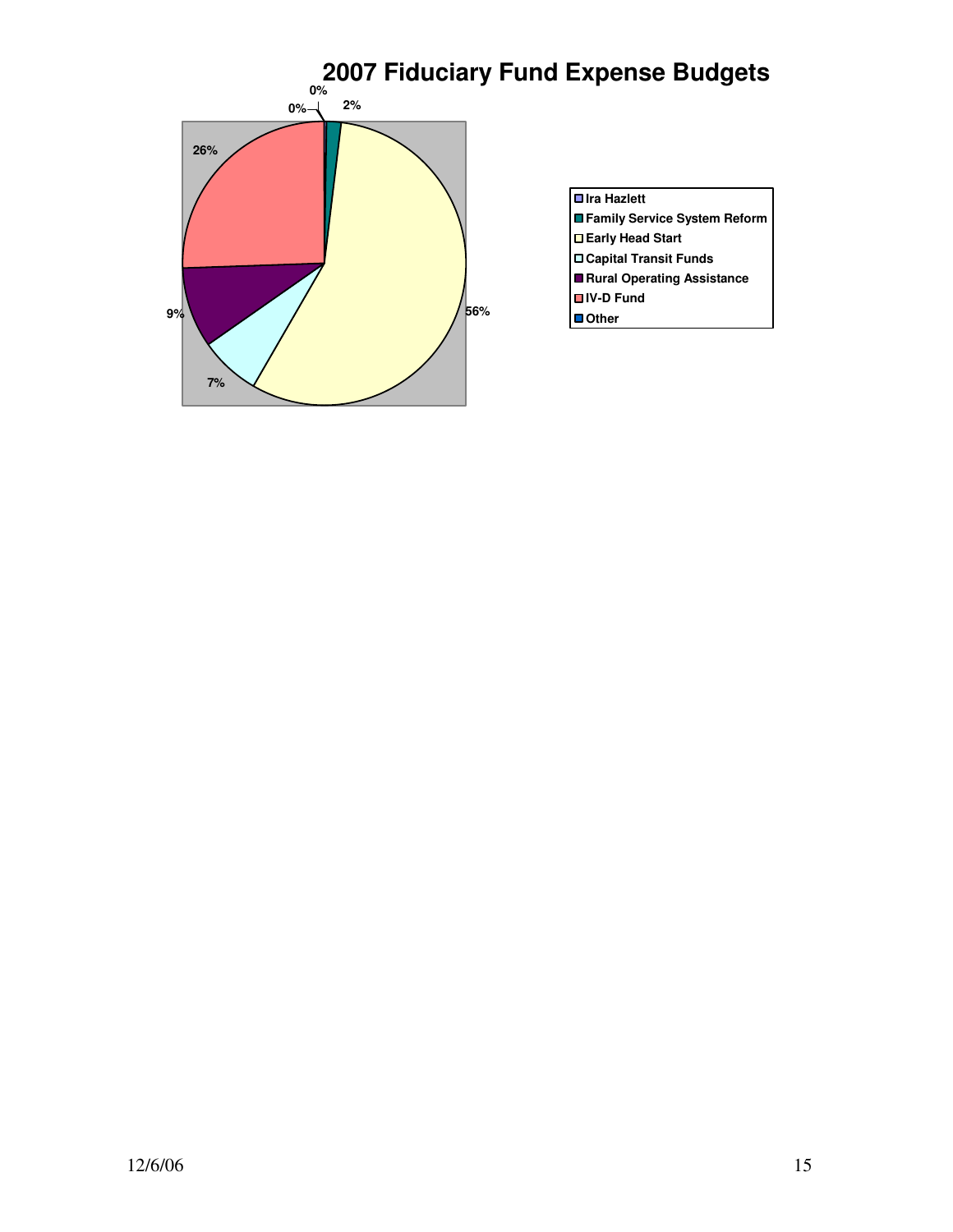|                                        | 2007 BUDGET  |                |             |  |  |
|----------------------------------------|--------------|----------------|-------------|--|--|
|                                        | <b>Total</b> | <b>Net</b>     |             |  |  |
| <b>Fund Name</b>                       | Revenue      | <b>Expense</b> | Inc/(Loss)  |  |  |
| <b>County General Fund</b>             | 16,530,584   | 16,530,584     |             |  |  |
| <b>Operating Reserve</b>               |              | 1,915,934      | (1,915,934) |  |  |
| Subtotal: County General Fund          | 16,487,409   | 18,403,738     | (1,916,329) |  |  |
| Aging                                  | 2,052,675    | 2,052,675      |             |  |  |
| <b>Children &amp; Youth Services</b>   | 6,893,325    | 6,893,325      |             |  |  |
| Substance Abuse Programs               | 1,153,571    | 1,153,571      |             |  |  |
| <b>Mental Health</b>                   | 2,301,450    | 2,301,450      |             |  |  |
| <b>Mental Retardation</b>              | 8,111,057    | 8,111,057      |             |  |  |
| Office of Economic Opportunity         | 847,985      | 847,985        |             |  |  |
| Transportation                         | 924,138      | 924,138        |             |  |  |
| Weatherization                         | 61,758       | 61,758         |             |  |  |
| Subtotal: Human Services               | 22,345,959   | 22,345,959     |             |  |  |
| <b>Total General Fund</b>              | 38,832,973   | 40,748,907     | (1,915,934) |  |  |
| <b>Liquid Fuels Fund</b>               | 992,000      | 1,165,725      | (243, 725)  |  |  |
| Affordable Housing Funds               | 87,000       | 148,194        | (61, 194)   |  |  |
| <b>Airport Management</b>              | 537,950      | 563,858        | (25,908)    |  |  |
| <b>Airport Project</b>                 | 1,390,365    | 1,390,365      |             |  |  |
| <b>Hazardous Materials</b>             | 21,000       | 22,500         | (1,500)     |  |  |
| 911 Special Fund                       | 1,070,146    | 1,070,146      |             |  |  |
| 911 Wireless Fund                      | 357,260      | 695,000        | (337,740)   |  |  |
| <b>Court Constable Fund</b>            | 36,600       | 52,000         | (15, 400)   |  |  |
| Offender ID Fund                       | 24,240       | 20,500         | 3,740       |  |  |
| <b>CDBG Grant Disbursement</b>         | 392,584      | 392,584        |             |  |  |
| County Record Improvement Fund         | 15,000       | 40,419         | (25, 419)   |  |  |
| <b>Prothonotary Automation</b>         | 8,000        | 1,500          | 6,500       |  |  |
| <b>Planning Commission</b>             | 300          | 15,700         | (15, 400)   |  |  |
| <b>Total Special Revenue Funds</b>     | 4,862,445    | 5,578,491      | (716, 046)  |  |  |
| <b>Capital Reserve Fund</b>            | 580,000      | 1,356,955      | (776, 955)  |  |  |
| Debt Service Funds                     | 1,241,020    | 1,283,590      | (42, 570)   |  |  |
| <b>Lindquist Charitable Trust</b>      | 75           |                | 75          |  |  |
| Ira Hazlett Trust Fund                 | 2,000        | 5,000          | (3,000)     |  |  |
| <b>VC Adoption Counseling Fund</b>     | 560          | 500            | 60          |  |  |
| AAA Venango Action #46                 | 100          |                | 100         |  |  |
| <b>RSVP Fundraisers Restricted</b>     | 300          | 300            |             |  |  |
| <b>Children &amp; Youth Restricted</b> | 675          | 675            |             |  |  |
| <b>Family Service System Reform</b>    |              | 30,000         | 30,000      |  |  |
| Early Head Start                       | 1,052,857    | 1,052,857      |             |  |  |
| <b>MH/MR Phillips Trust</b>            | 500          | 1,000          | (500)       |  |  |
| <b>Capital Transit Funds</b>           | 134,146      | 127,452        | 6,694       |  |  |
| <b>Rural Operating Assistance Fund</b> | 176,200      | 170,331        | 5,869       |  |  |
| Act 26 Shared Ride                     |              |                |             |  |  |
| Tax Claim Delinquent Fund              |              |                |             |  |  |
| Domestic Relations IV-D Fund           | 445,200      | 476,463        | (31, 263)   |  |  |
| <b>Total Fiduciary Funds</b>           | 1,812,613    | 1,864,578      | (51, 965)   |  |  |
| <b>Grand Total</b>                     | 47,372,621   | 50,876,091     | (3,503,470) |  |  |

### **VENANGO COUNTY 2007 BUDGET - ALL FUNDS**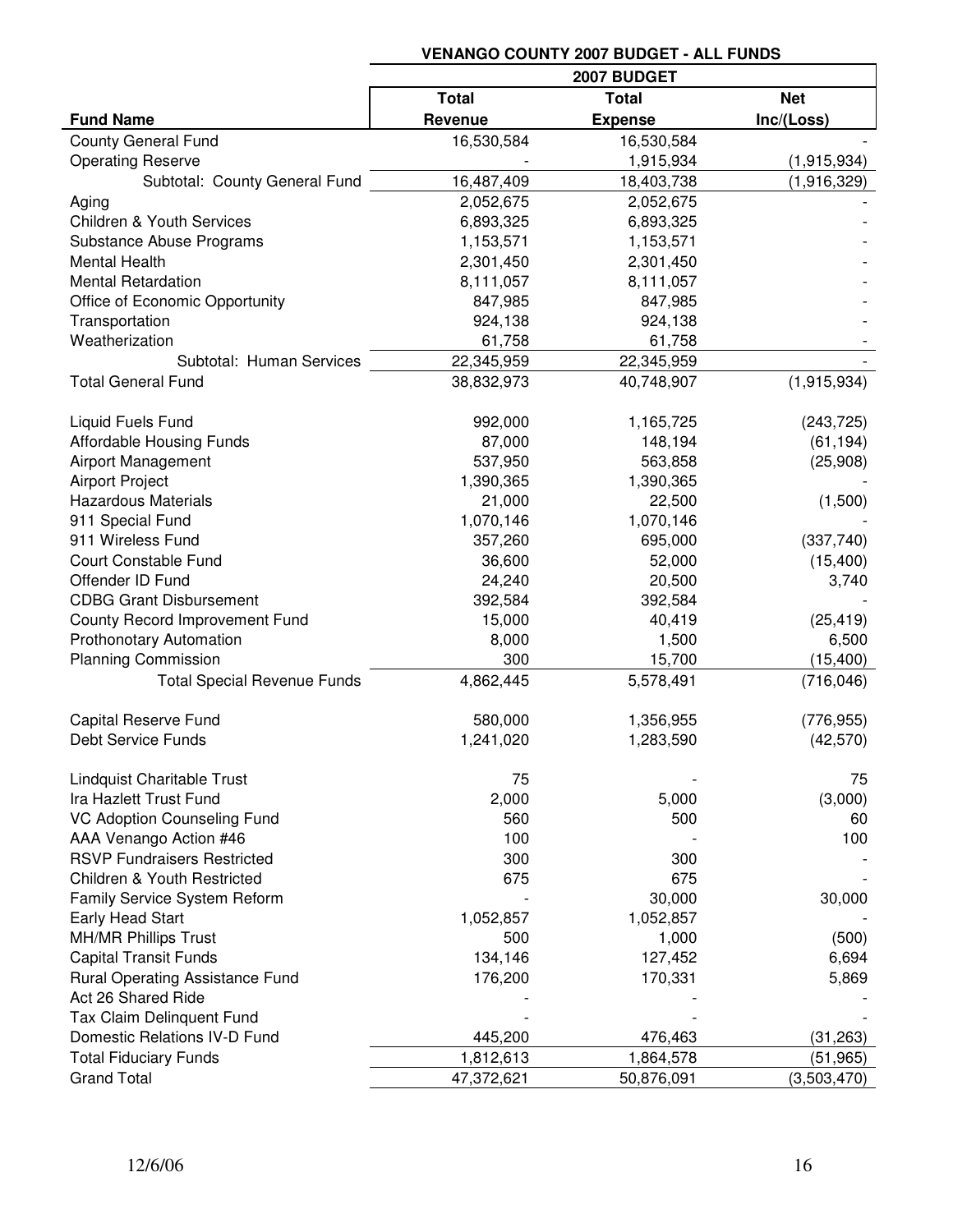#### **2007 BUDGET - GENERAL FUND SUMMARIZED & TRENDED BY CHARACTER CODE**

**12/6/06** 

|                                        | 2003          | 2004          | 2005          | 2006          | 2007          | INC/       | INC/       |
|----------------------------------------|---------------|---------------|---------------|---------------|---------------|------------|------------|
|                                        | <b>ACTUAL</b> | <b>ACTUAL</b> | <b>ACTUAL</b> | <b>BUDGET</b> | <b>BUDGET</b> | $(DEC)$ \$ | (DEC)<br>% |
|                                        |               |               |               |               |               |            |            |
| <b>REVENUES:</b>                       |               |               |               |               |               |            |            |
| <b>TAXES</b>                           | 8,005,500     | 9,330.996     | 10,227,981    | 9,727,805     | 9,855,800     | 127,995    | 1.3%       |
| <b>LICENSES &amp; PERMITS</b>          | 36,666        | 36,234        | 33,723        | 32,645        | 31,650        | (995)      | $-3.0%$    |
| <b>FEDERAL REVENUE</b>                 | 266,188       | 345,130       | 340,862       | 307,140       | 147,794       | (159, 346) | $-51.9%$   |
| <b>STATE REVENUE</b>                   | 544,501       | 406,452       | 329,131       | 1,036,516     | 641,357       | (395, 159) | $-38.1%$   |
| <b>FEES FOR SERVICES</b>               | 2,192,344     | 1,862,850     | 2,138,600     | 1,972,442     | 2,059,881     | 87,439     | 4.4%       |
| OTHER REVENUE                          | 348,055       | 352,744       | 711,233       | 315,620       | 356,090       | 40,470     | 12.8%      |
| <b>SUBTOTAL REVENUE</b>                | 11,393,244    | 12,334,406    | 13,831,530    | 13,392,168    | 13,092,572    | (259, 095) | $-2.2%$    |
| INTERFUND TRANSFER -<br><b>REVENUE</b> | 881,687       | 924,664       | 1,319,425     | 2,586,024     | 3,438,012     | 851,988    | 32.9%      |
|                                        |               |               |               |               |               |            |            |
| <b>TOTAL REVENUES</b>                  | 12,274,931    | 13,259,070    | 15.150.955    | 15,978,192    | 16,530,584    | 552,392    | 3.5%       |
|                                        |               |               |               |               |               |            |            |
| <b>EXPENSES:</b>                       |               |               |               |               |               |            |            |
| SALARY                                 | 4,523,781     | 4,643,002     | 4,898,765     | 5,398,363     | 5,934,252     | 535,889    | 9.9%       |
| <b>BENEFITS</b><br>OTHER PERSONNEL     | 906,863       | 1,087,276     | 1,231,863     | 1,846,136     | 2,224,220     | 378,084    | 20.5%      |
| COSTS                                  | 63,479        | 67,371        | 102,884       | 132,433       | 148,014       | 15,581     | 11.8%      |
| <b>FEES - PROFESSIONAL</b>             | 2,011,678     | 2,068,339     | 2,299,092     | 2,472,689     | 2,250,707     | (221, 982) | $-9.0\%$   |
| <b>OCCUPANCY</b>                       | 602,581       | 569,257       | 707,283       | 813,811       | 901,442       | 87,631     | 10.8%      |
| <b>COMMUNICATION</b>                   | 282,605       | 297,351       | 303,185       | 357,929       | 380,093       | 22,164     | 6.2%       |
| <b>SUPPLIES</b>                        | 808,223       | 775,754       | 874,486       | 970,475       | 1,013,670     | 43,195     | 4.5%       |
| <b>TRANSPORTATION</b>                  | 108,104       | 100,984       | 133,481       | 116,304       | 153,104       | 36,800     | 31.6%      |
| OTHER EXPENSES                         | 220,637       | 258,139       | 441,333       | 651,562       | 620,089       | (31, 473)  | -4.8%      |
| <b>SUBTOTAL EXPENSES</b>               | 9,527,951     | 9,867,473     | 10,992,372    | 12,759,702    | 13,625,591    | 865,889    | 6.8%       |
| CAPITAL                                | 379,128       | 250,424       | 323,092       | 1,039,790     | 605,615       | (434, 175) | $-41.8%$   |
| INTERFUND TRANSFER -<br><b>EXPENSE</b> | 1,446,788     | 3,165,701     | 3,458,775     | 2,178,700     | 2,299,378     | 120,678    | 5.5%       |
|                                        |               |               |               |               |               |            |            |
| <b>TOTAL EXPENSES</b>                  | 11,353,867    | 13,283,598    | 14,774,239    | 15,978,192    | 16,530,584    | 552,392    | 3.5%       |
|                                        |               |               |               |               |               |            |            |
| <b>NET REVENUE/(EXPENSE)</b>           | 921,064       | (24, 528)     | 376,716       | 0             | 0             | 0          | 100.0%     |